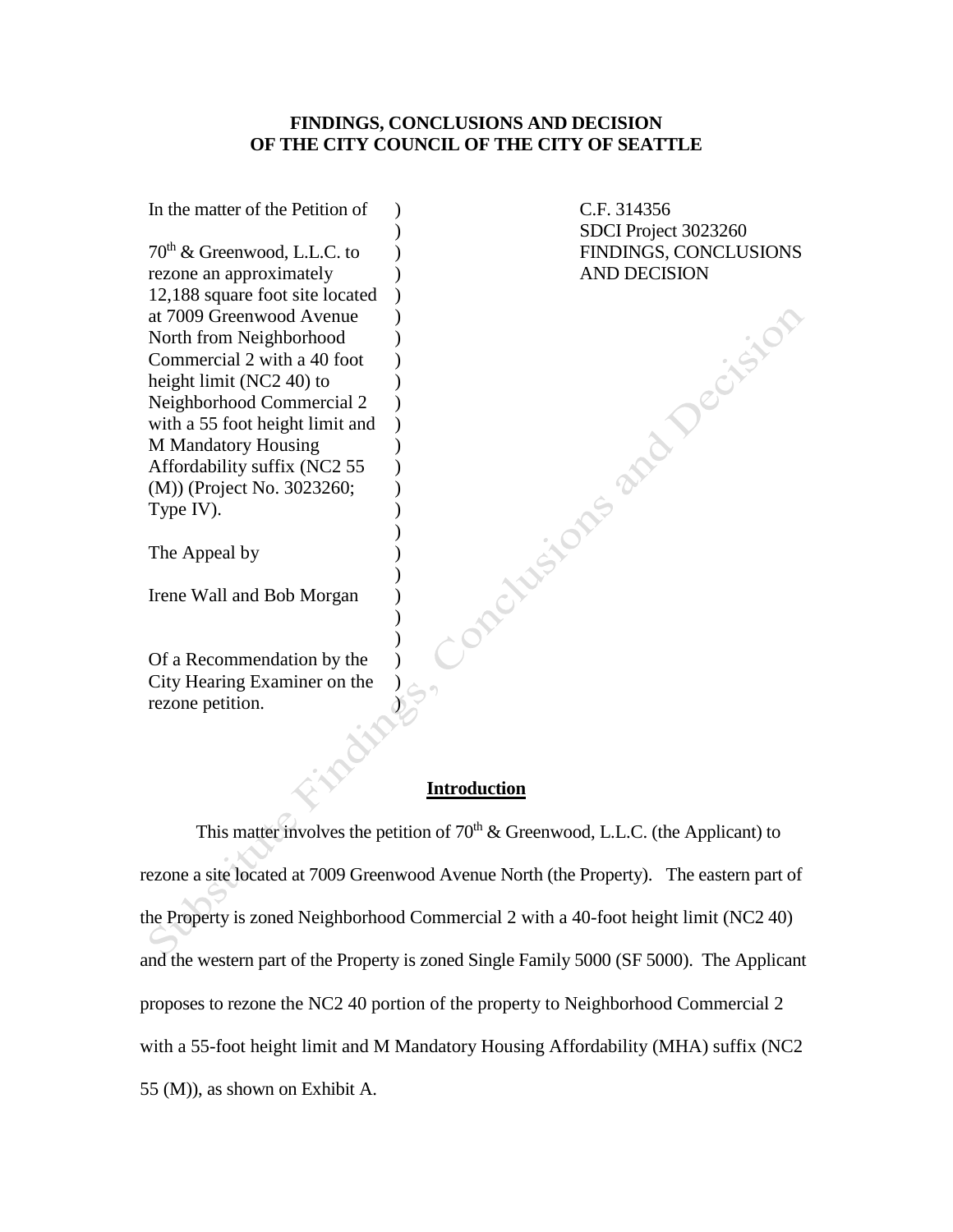Findings, Conclusions and Decision.doc C.F. 314356 Page 2  $v.42$ 

 $\overline{\phantom{a}}$ 

The Applicant proposes to develop the Property with a 35-unit apartment building with approximately 6,000 square feet of retail space surrounding an interior courtyard. The building would have below-grade parking for 26 vehicles. The proposed building would be approximately five stories tall with a deck, solar array, and greenhouse located on the roof. An existing single-family house and detached structure, which are located on the SF-5000 zoned portion of the Property are proposed to remain.

On April 9, 2018, the Director of the Seattle Department of Construction and Inspections (SDCI) recommended approval of the proposed rezone subject to conditions. SDCI also issued a State Environmental Policy Act (SEPA) decision and design review decision.

The Hearing Examiner held an open record hearing on the rezone recommendation on April 30, 2018. On June 5, 2018, the Hearing Examiner recommended that the Council conditionally approve the rezone petition. On June 19, 2018, Irene Wall and Bob Morgan appealed the Hearing Examiner's recommendation to the Council. In meetings on July 18 and August 1, 2018, the Planning, Land Use and Zoning Committee heard oral argument on the appeal and made a recommendation to the Council.

#### **Findings of Fact**

The Council hereby adopts the Hearing Examiner's Findings of Fact as stated in the Findings and Recommendation of the Hearing Examiner dated June 5, 2018, and the following additional findings of fact:

1. The Council applies a substantial evidence standard of review when reviewing the Hearing Examiner's recommendation. Seattle Municipal Code (SMC) 23.76.056.A.

2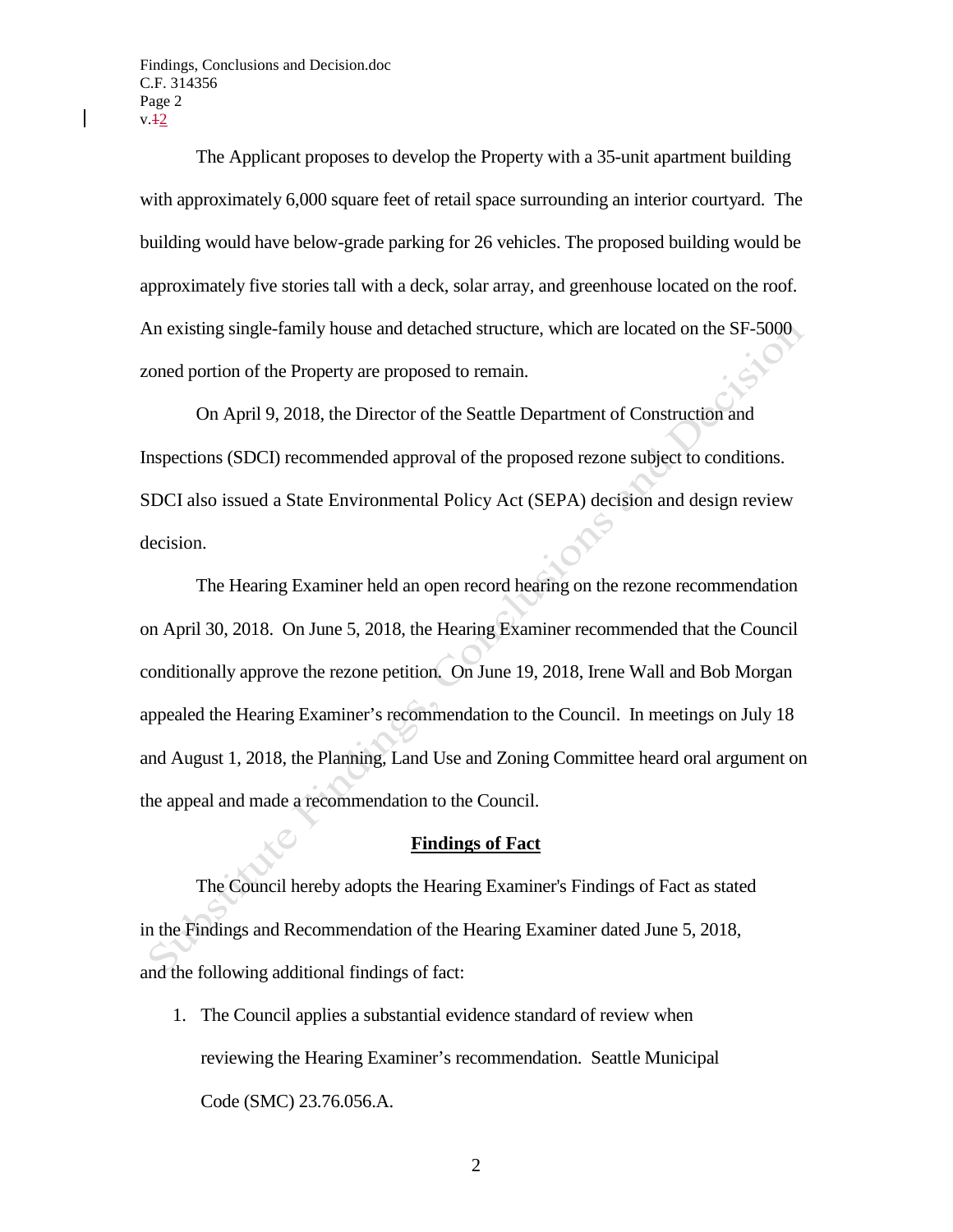$\overline{\phantom{a}}$ 

2. The Appellant bears the burden of proof in demonstrating that the Hearing Examiner erred in his recommendation. SMC 23.76.056.A.

### **Conclusions**

The Council hereby adopts the Hearing Examiner's Conclusions as stated in the

Findings and Recommendation of the Hearing Examiner dated June 5, 2018.

### **Decision**

The Hearing Examiner's recommendation to conditionally approve the rezone is *affirmed and the rezone is granted* contingent on execution by the owner of the Property of a Property Use and Development Agreement (PUDA) containing those rezone conditions set out below.

In addition to the SEPA and design review conditions from the Hearing Examiner's recommendation, which are incorporated herein by reference, the rezone is subject to the following conditions:

# **Rezone Conditions**

- 1. Future development of the Property, including the single-family-zoned portion, is restricted to a project that complies with Master Use Permit (MUP) No. 3023260, once the Seattle Department of Construction and Inspections (SDCI) issues that MUP. This includes maintaining as landscaped open space the area identified on Attachment A as Assessor's Parcel Number 287710- 4127. Prior to issuing the MUP, SDCI must confirm that the drawings substantially comply with the conditions established during the design review process, including the structure design and location on the site, structure height, building materials, landscaping, street improvements, parking design, signage and site lighting.
- 2. The provisions of Seattle Municipal Code Chapters 23.58B and 23.58C shall apply to the rezoned portion of Property. For purposes of application of those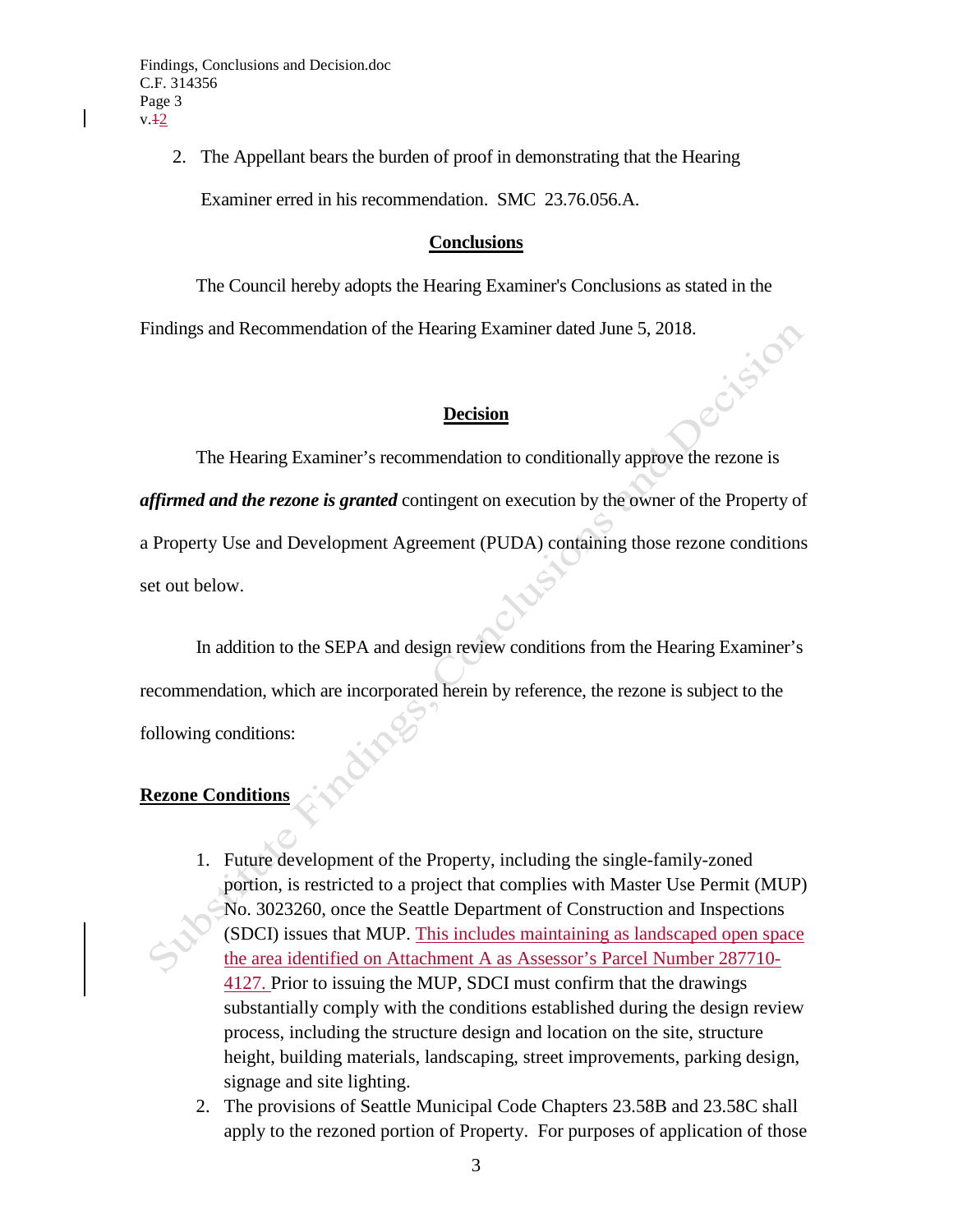$\mathbf{I}$ 

Chapters, future development of the rezoned portion of the Property shall be subject to the following performance or payment requirements:

- For Chapter 23.58B, 5% per square foot for the performance option or \$7.00 per square foot for the payment option; and
- For Chapter 23.58C, 6% of units for the performance option or \$13.25 per square foot for the payment option.

|                      |  |                               | <b>Pres and Decision</b> |  |  |
|----------------------|--|-------------------------------|--------------------------|--|--|
|                      |  |                               |                          |  |  |
| day of<br>Dated this |  |                               |                          |  |  |
|                      |  | <b>City Council President</b> |                          |  |  |
| Matthews Fish dings. |  |                               |                          |  |  |
|                      |  |                               |                          |  |  |
|                      |  |                               |                          |  |  |